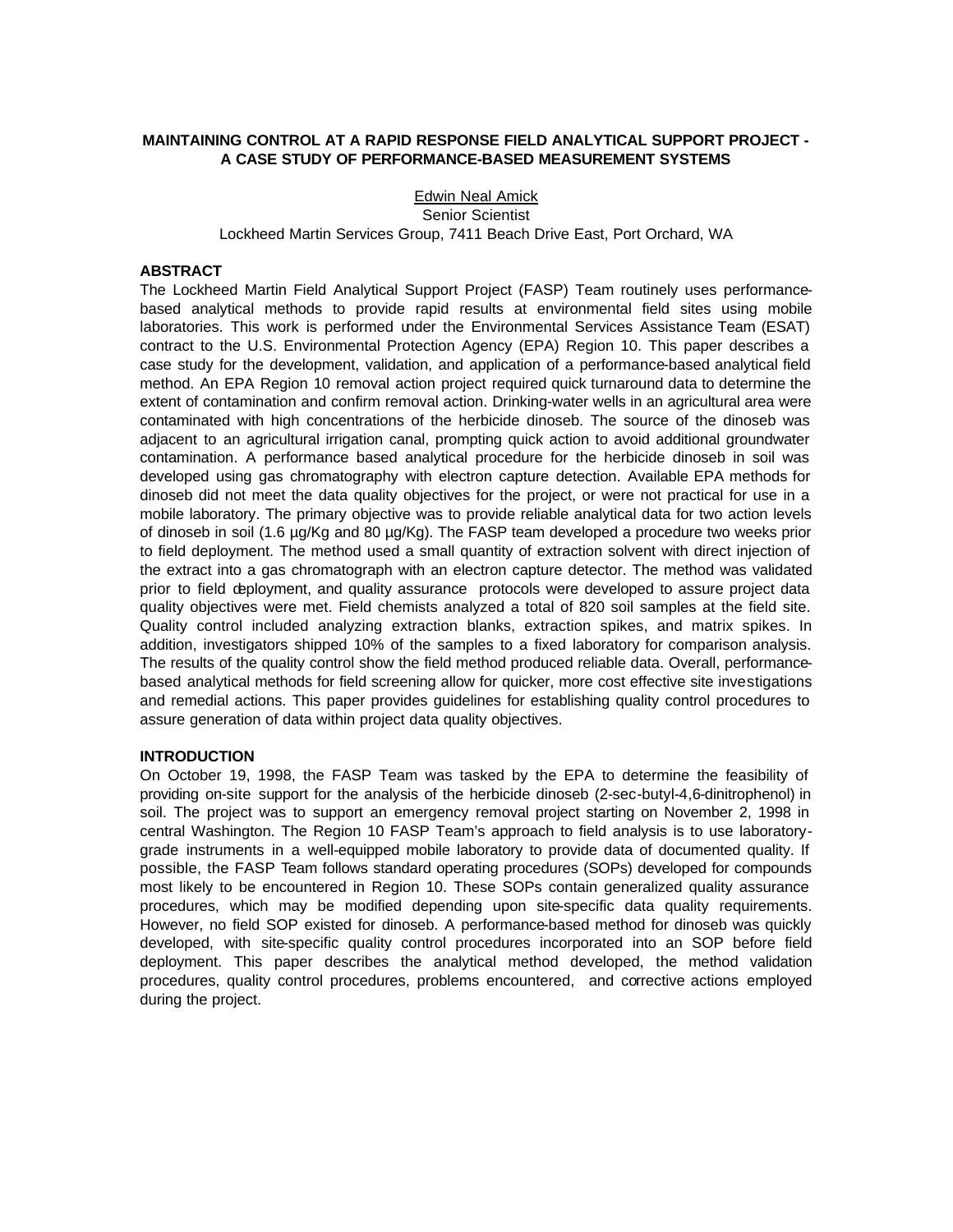## **METHOD DEVELOPMENT**

The first step in preparing the analytical protocol was to obtain the data quality objectives for the removal project. The objectives were well defined. Two action levels were defined for dinoseb. All soil having dinoseb concentrations above 1.6 mg/Kg had to be removed. To track potential "hot spots," the investigators wanted detection limits at least ten times lower than the action level, or at 0.16 mg/Kg. The other action level was at 80 mg/Kg. Soil above this limit had to be segregated from lower level contaminated soil for efficient remediation. A quick analytical data turnaround was an important objective, with an analytical capacity of at least 30 samples per day. Although false positive results were not desired, a higher priority was assuring a minimum of false negative results.

Present EPA methods did not meet the data quality objectives of the project, or were not practical for field laboratory use. Dinoseb is listed as an analyte for EPA methods 8041 and 8151. Method 8041 is a gas chromatographic method using a flame ionization detector for soil extracts. However, flame ionization would not meet the detection levels required for the project. Method 8151 uses a derivatization procedure followed by electron capture gas chromatography. Although this procedure produces low detection limits, the derivatization method is not practical for field laboratory use. In addition, fixed-laboratory extraction procedures were not practical for a mobile laboratory. A method was developed to determine dinoseb by analyzing soil extracts without derivatization using electron capture gas chromatography. The extraction procedure selected was the same as used previously for FASP soil extractions using methyl-tert-butyl ether as an extraction solvent. The extraction method had been validated for pentachlorophenol but not for dinoseb, so further validation studies were required for this project.

The gas chromatograph was a Hewlett Packard Model 5890 Series II equipped with an electron capture detector. The column was a 30-meter J&WTM DB5-MS with a 0.53 mm ID and a 1.5 micron film. Helium was used for the carrier gas at a constant flow of 7.0 milliliters per minute. The initial oven temperature was 100 $\degree$ C for three minutes, ramped at 12 $\degree$ C per minute to 300 $\degree$ C, then held for 5.0 minutes. The injector temperature was  $200^{\circ}$ C and two microliter injections were made in the splitless mode. The detector temperature was  $340^{\circ}$ C with 5% methane/argon used as the make-up gas. Soil was extracted in disposable glass culture tubes with PTFE-lined screw caps. Five grams of soil were extracted twice with five milliliters of methyl tert-butyl ether. Before adding the solvent, the soil was spiked with a surrogate compound, and acidified with phosphoric acid. The extraction was performed using a multi-tube vortexer followed by centrifuging to separate the phases.

# **METHOD VALIDATION**

The FASP team follows a set of guidelines for method validation before field deployment, although the specific validation steps depend upon project goals and historical method performance. As a minimum, method validation includes verifying instrument response and linearity over the concentration range of interest for the target compounds. In addition, method extraction blanks must show no interfering compounds and spiked matrix extracts must demonstrate good recovery of target compounds.

Since the method developed for dinoseb was a new procedure, additional quality assurance validation was performed. The precision of the method near the detection limit was found by analyzing a series of spiked soils. These results were compared with a precision study using the EPA method 8151 laboratory procedure. Although a thorough check for possible interfering compounds could not be done because of time limitations, several chlorinated pesticides and herbicides were found not to interfere. The definitive validation procedure was analyzing samples collected from the site using the developed method. These samples were also analyzed by a commercial laboratory. The results of the split samples had to agree before the mobile laboratory deployment.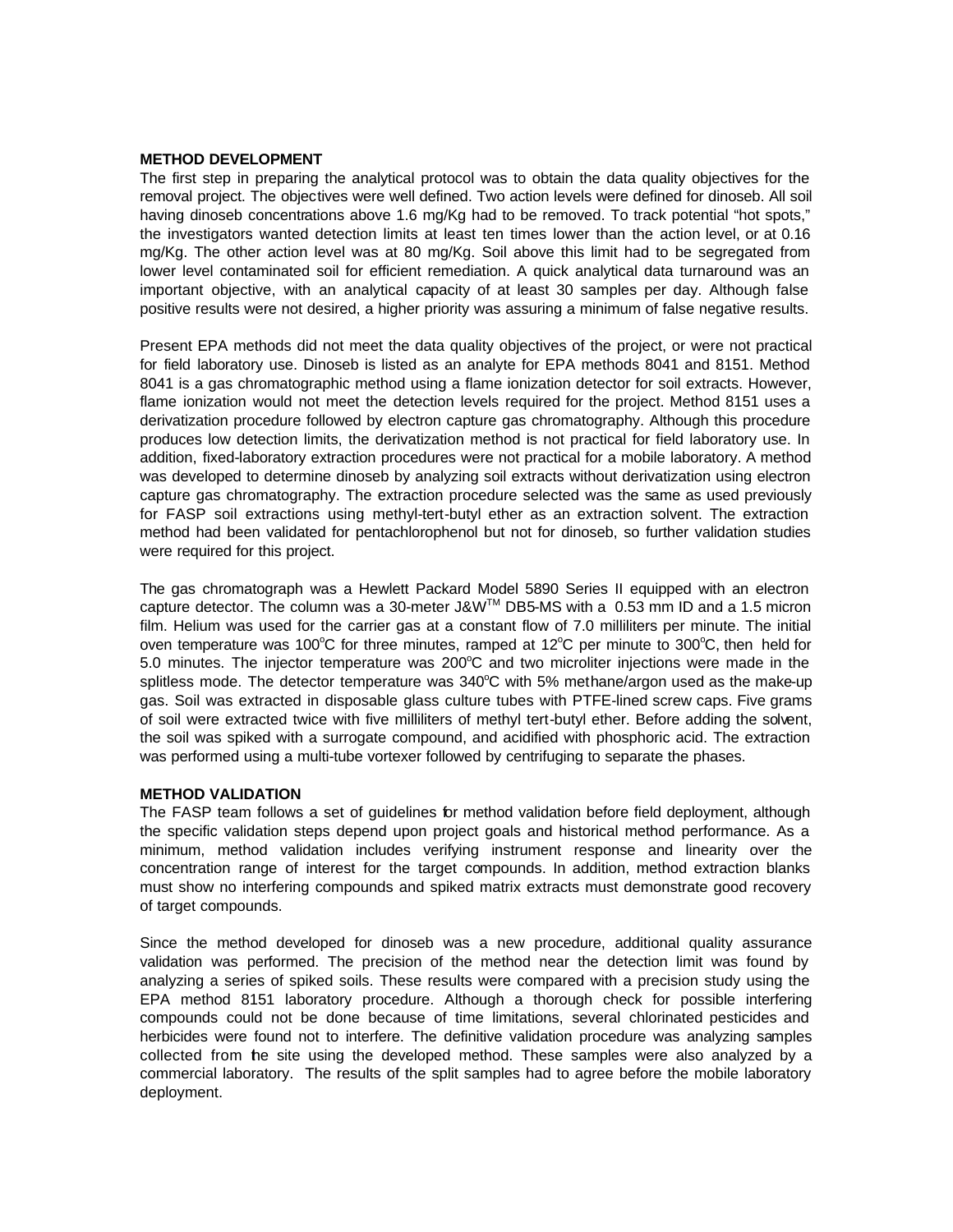## **FIELD QUALITY CONTROL**

Quality control protocols used in the field laboratory are generally the same as those used in fixed laboratories, with the difference that criteria used in the field are not as strict as those used in fixed laboratories. This greater flexibility allows sample analyses to continue thus avoiding project slowdowns without adversely affecting data quality objectives.

The initial instrument calibration was performed with a minimum of five calibration levels. The calibration was successful if concentrations were found within + 25% of the expected value and with a regression correlation coefficient ( $r^2$ ) greater than 0.995. A calibration verification standard was analyzed once every 12 hours at a level near the lower action value for dinoseb. The acceptance criterion was the result being within  $+35%$  of expected value, or a new calibration curve was prepared. Retention time windows for dinoseb standards and spikes were established to be within + 0.4% of the initial calibration retention time. Matrix spike and matrix spike duplicates were analyzed once per 20 samples. The acceptance criterion was recovery between 50% and 150% and the relative percent difference (RPD) less than or equal to 30%. Surrogate spike control limits were set at a recovery between 50% and 150%. Reagent extraction blanks and spikes were analyzed once per day.

In addition, a minimum of 10% of the samples analyzed on site were shipped to a commercial laboratory for confirmation analysis by EPA Method 8151. Duplicate field samples were submitted blindly to the field laboratory. Quality assurance included a peer review of all documentation, chromatograms, and results before reporting to the site investigator.

## **RESULTS AND DISCUSSION**

Method validation experiments before field deployment displayed to site investigators that the performance-based method would meet the data quality objectives of the project. A method detection limit and precision study was performed by spiking a soil sample with dinoseb at a level near the desired lower detection limit. A series of seven replicate soil samples spiked at 0.2 mg/Kg was analyzed. The results showed a mean concentration of 0.24 mg/Kg with a standard deviation of 0.018 mg/Kg, or a percent relative standard deviation of 7.3%. The minimum detection limit was set at 0.10 mg/Kg, which was below the objective of 0.16 mg/Kg. The field method was compared with EPA method 8151 by extracting a series of seven soil samples spiked at 0.2 mg/Kg, then methylating the extract as specified in the EPA method. Although the methylated dinoseb has a greater response with sharper peaks, the precision was poorer using Method 8151 (a resulting mean concentration of 0.195 mg/Kg with a standard deviation of 0.97 mg/Kg). The primary method validation was the comparison of 40 samples from the site analyzed by the field method compared to split samples sent to a commercial laboratory for quick-turnaround analysis by Method 8151. Of the 40 samples, 33 samples showed non-detects for dinoseb in each methods. The seven samples with dinoseb showed good comparison, with an average percent difference of nine percent between the two methods.

The only problem encountered during the method validation was poor recovery of the surrogate compound. The surrogate selected for the method was 2,4,6-tribromophenol. This surrogate had successfully been used in previous projects as a surrogate for pentachlorophenol analyses. However, for the analysis of the 40 soil samples from the site, nearly all recoveries were less than 50%. It was felt that the problem was due to a matrix effect specific to the surrogate but not the dinoseb. The dinoseb recoveries from spiked site samples were good, and the confirmation results for the dinoseb agreed with dinoseb results from the field method. Another compound (2,4,5,6tetrachloro-m-xylene) was selected as the surrogate, with this surrogate showing good recoveries from the on-site samples.